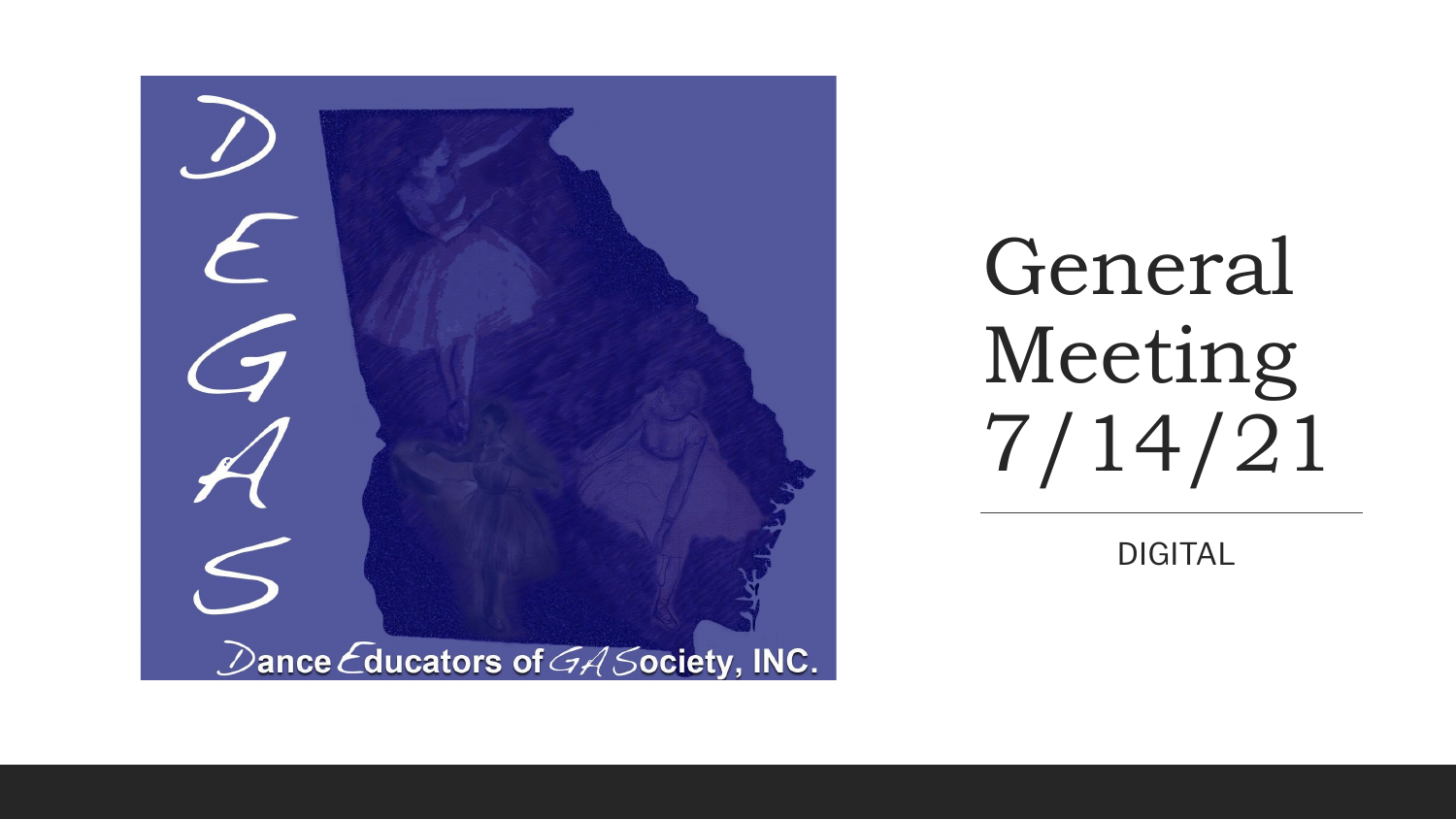# Welcome!

Molly Howel, DEGAS President

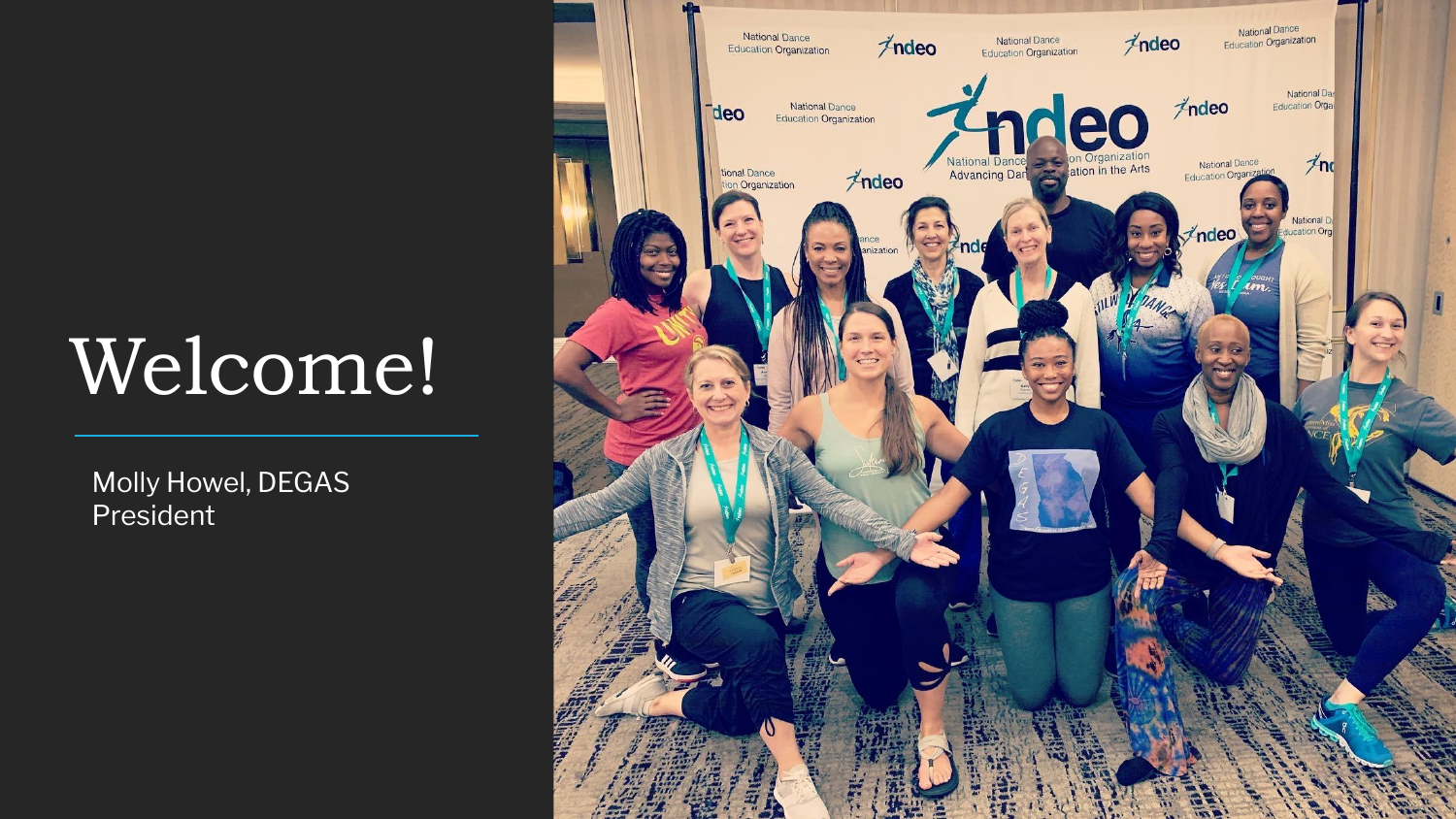### Board Members

### *Meet the DEGAS Board!*

**President**- Molly Howel **Vice President**- Eileen Edwards **Secretary**- Tamara Irving **Treasurer**- Mary McIntosh

**Director of Communications**- Patrice Bryant **Director of K-12 Schools**- Adrienne Abdus-Salaam **Director of Membership**- Caroline Cates **Digital Dance Director**- Vershion Funderburk **Director of Advocacy**- Eileen Edwards **Director of Community Engagement - Sally Cramer Director of National Honors Society for Dance Arts**-Veronica Silk Cato **Director of Professional Development**- Ellen Tshudy **Director of Studios**- Tina Martin **North GA Director**- Laurin Dunleavy **South GA Director**- Kyle Kahn **Collegiate Director**- Amy Taylor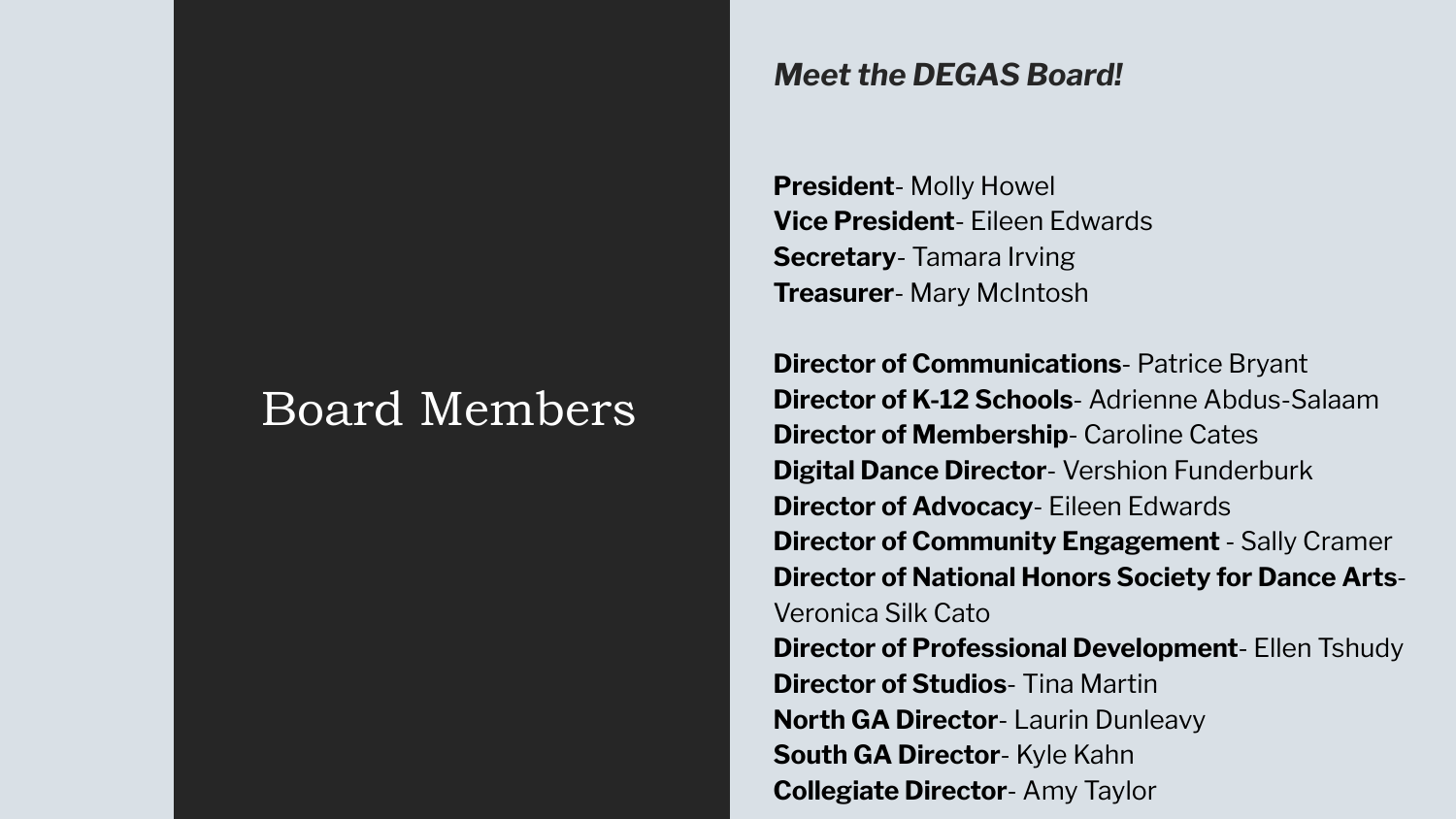## What is DEGAS?

Mission Statement:

DEGAS is a non-profit Georgia affiliate of NDEO dedicated to advancing dance education and providing support for dance educators.

Vision:

Our vision is for every Georgia resident to have access to quality dance education opportunities.

#### Core Values:

Professional development and resources for K-12, studios, and universities

Promoting the art form of dance and lifelong learning for Georgia residents

Fostering a community of dance educators invested in the growth of Georgia dance

Cultivate opportunities for all Georgia residents to engage in dance experiences

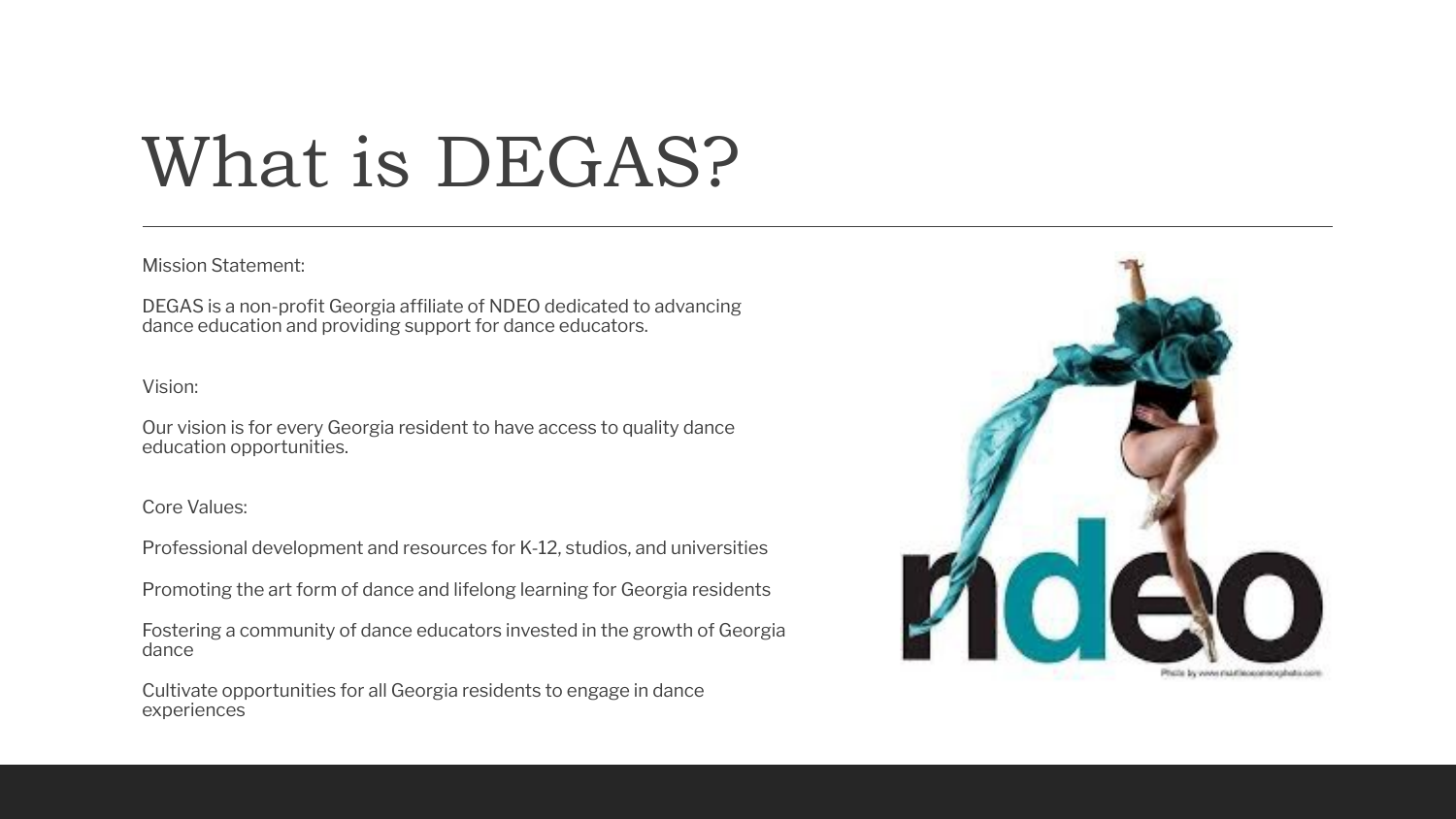

## Fast Facts about DEGAS

-Dual Membership in both NDEO and DEGAS

-A portion of your NDEO membership dues come back to Georgia through DEGAS

◦ (\$30 for professional and \$40 for Institutional)

-102 DEGAS/NDEO members in GA

- -50 NHSDA Chapters in GA
	- 2 Collegiate Chapters
	- 39 Secondary Chapters
	- 9 Junior Chapters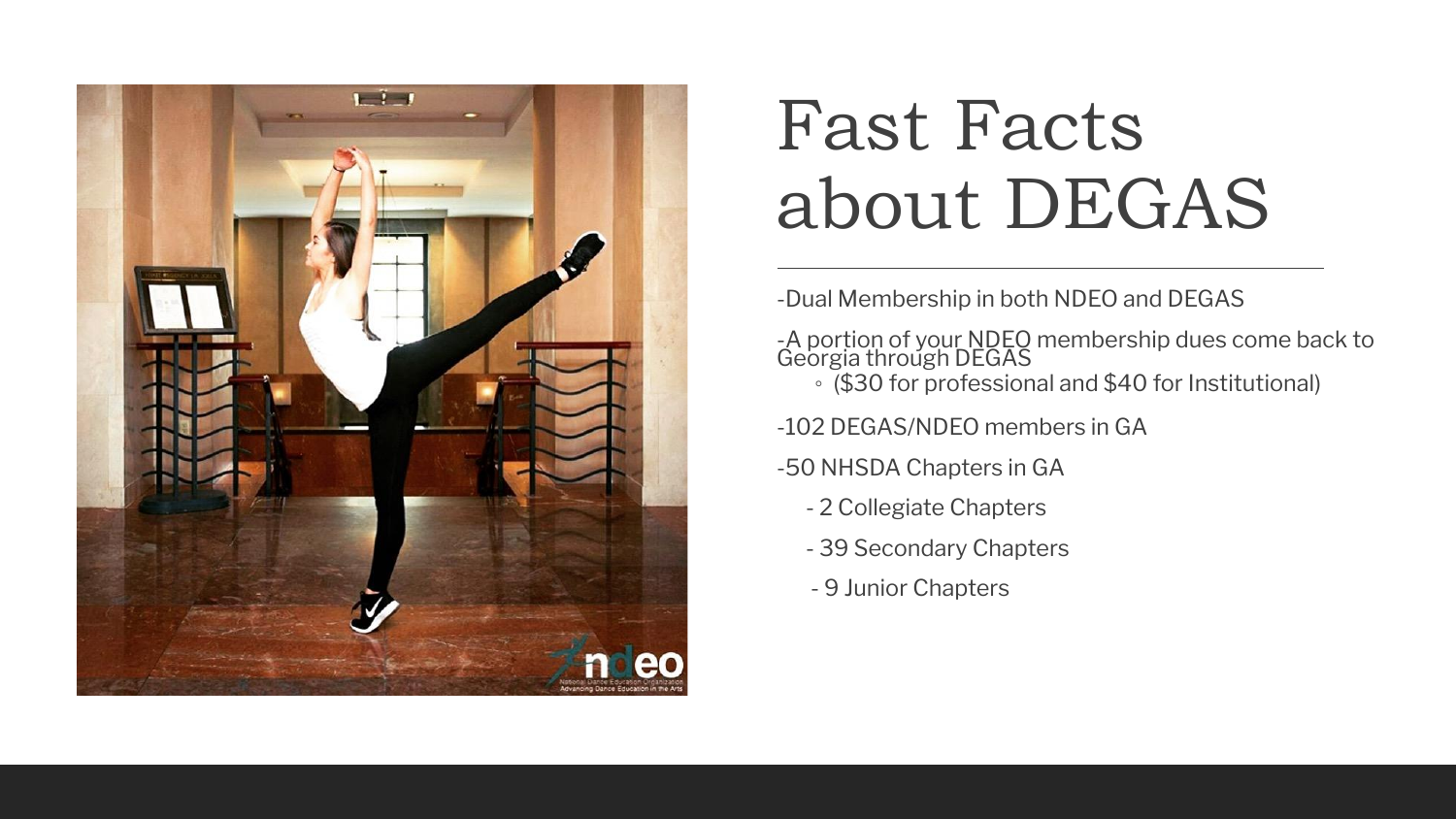### Year in Review

- •Decompression Session with Dance Ed Tips
- •Digital Learning Professional Development: Learning Labs
- •Bounce House Sessions
- •NDEO Conference
- •KSU Dance Festival
- •DEGAS NHSDA Scholarship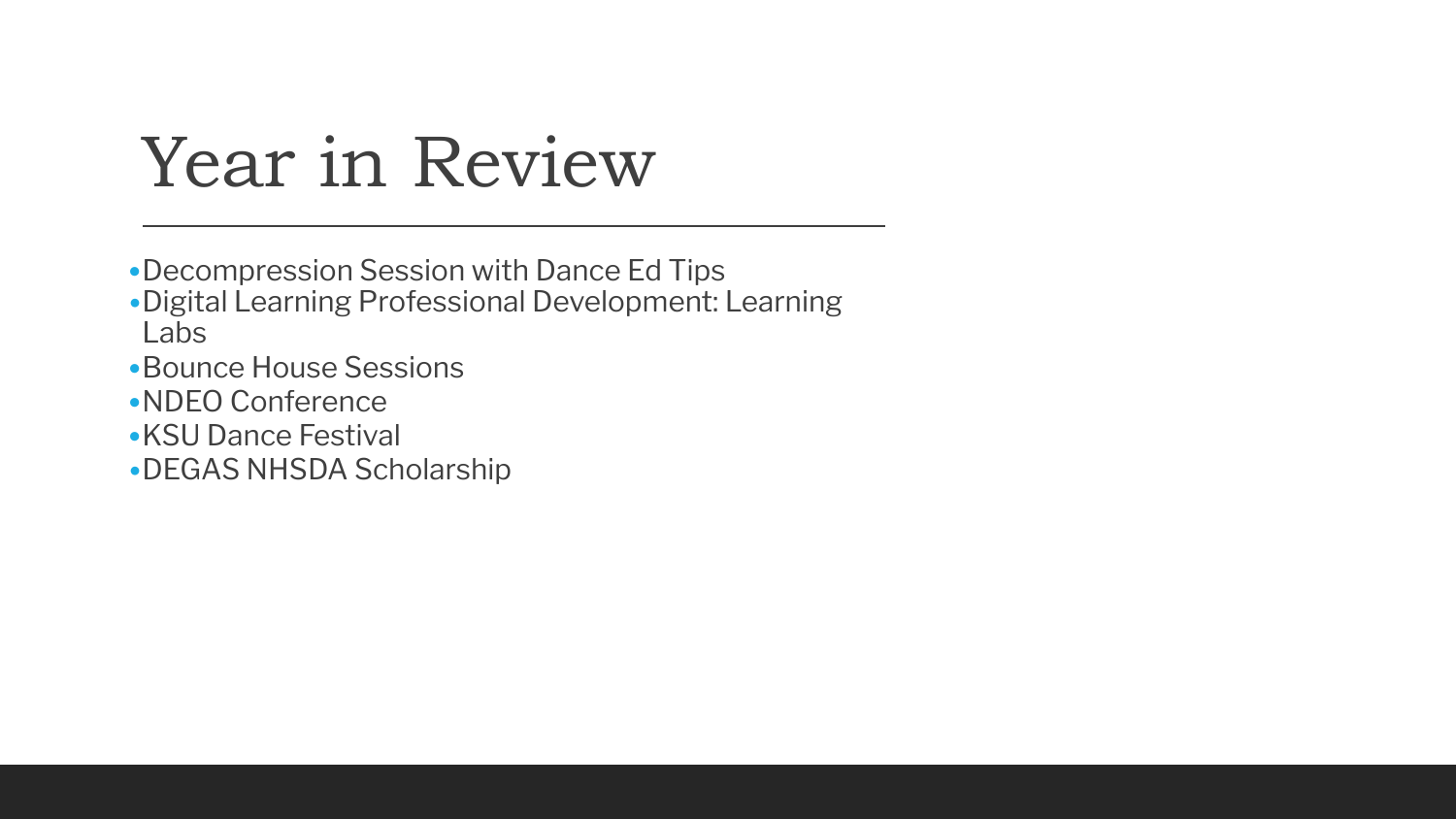## Upcoming Opportunities

- •PD Sessions Return to school, Recovery, Decompression Series TBD
- •NDEO Virtual Conference (October 7-10, 2021)
- •Arts Day at the Capitol (February 2022)
- •KSU Dance Festival (February 2022)
- •Gwinnett Dance Day (March 2022)
- •NHSDA Artistic Merit- GA Scholarship Award Winner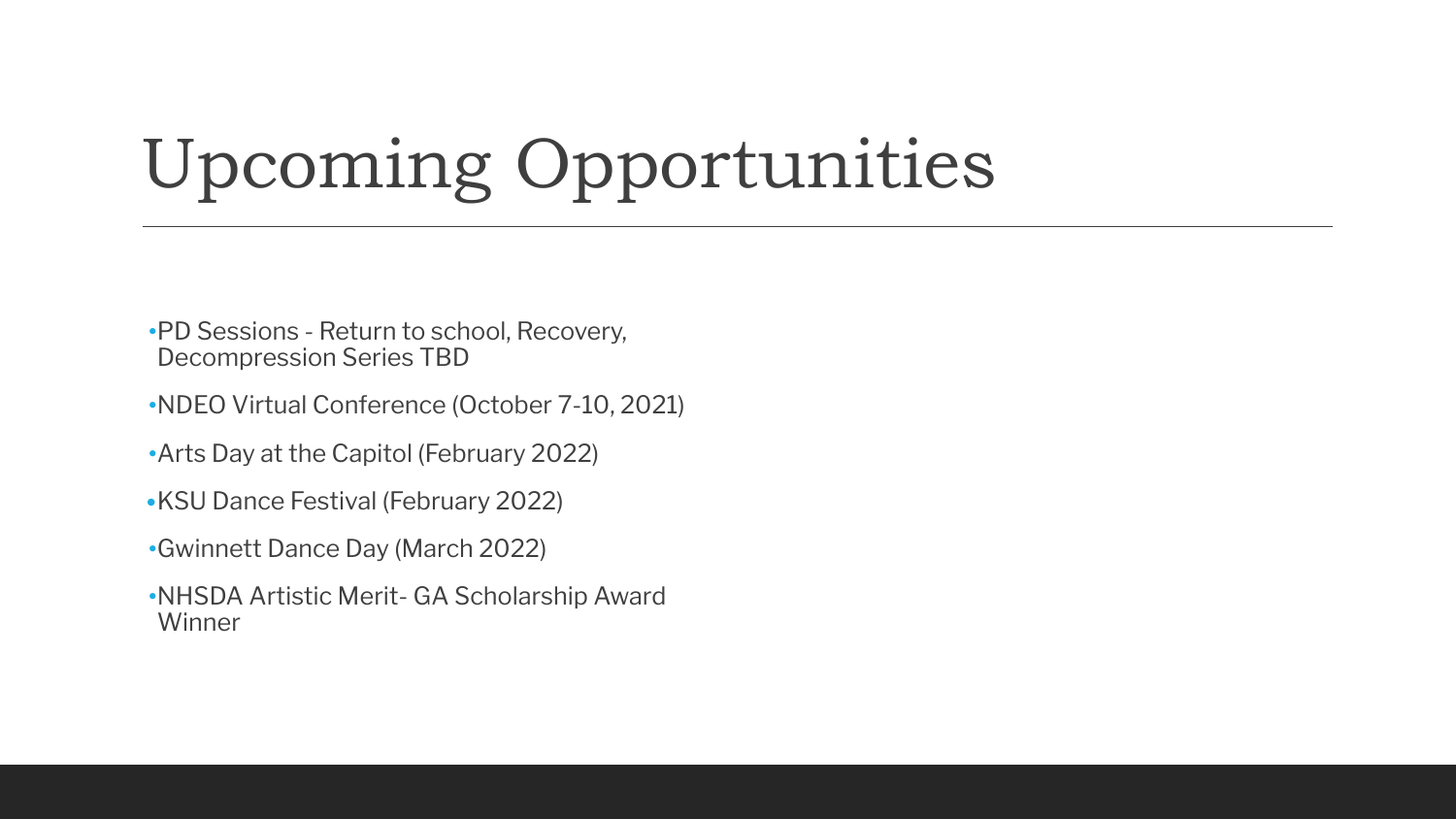## Fiscal Health Report

Earnings for Fiscal Year 21:

- ❖ NDEO Dues \$2,815
- ❖ Board Donations (including Molly's Goat Yoga donation) \$1,272.96
- ❖ Expenditures Fiscal Year 21:
	- $\triangleright$  Ga Inc registration: \$30
	- ➢ NDEO State Affiliate Dues \$125
	- ➢ Scholarship Briya Simpson \$125

Total in the bank currently \$7,733.58

Upcoming Tasks:

- ❖ Ordering checks- Board Vote \$12- \$15
- ❖ Filing taxes for previous fiscal year
- ❖ State affiliate renewal

Goals for Fundraising:

- ❖ Continue to provide professional development and eventually host a PD conference.
- ❖ Prepare for Atlanta 2022 NDEO Conference
- ❖ Grow local NHSDA chapters.

#### Revenue sources:

❖ NDEO dues- our share is currently cut in half

#### Please donate!

- ❖ http://www.plumfund.com/charity-fundraising/DEGASINC
- ❖ Your donations help to support our PD initiatives for local teachers and programs!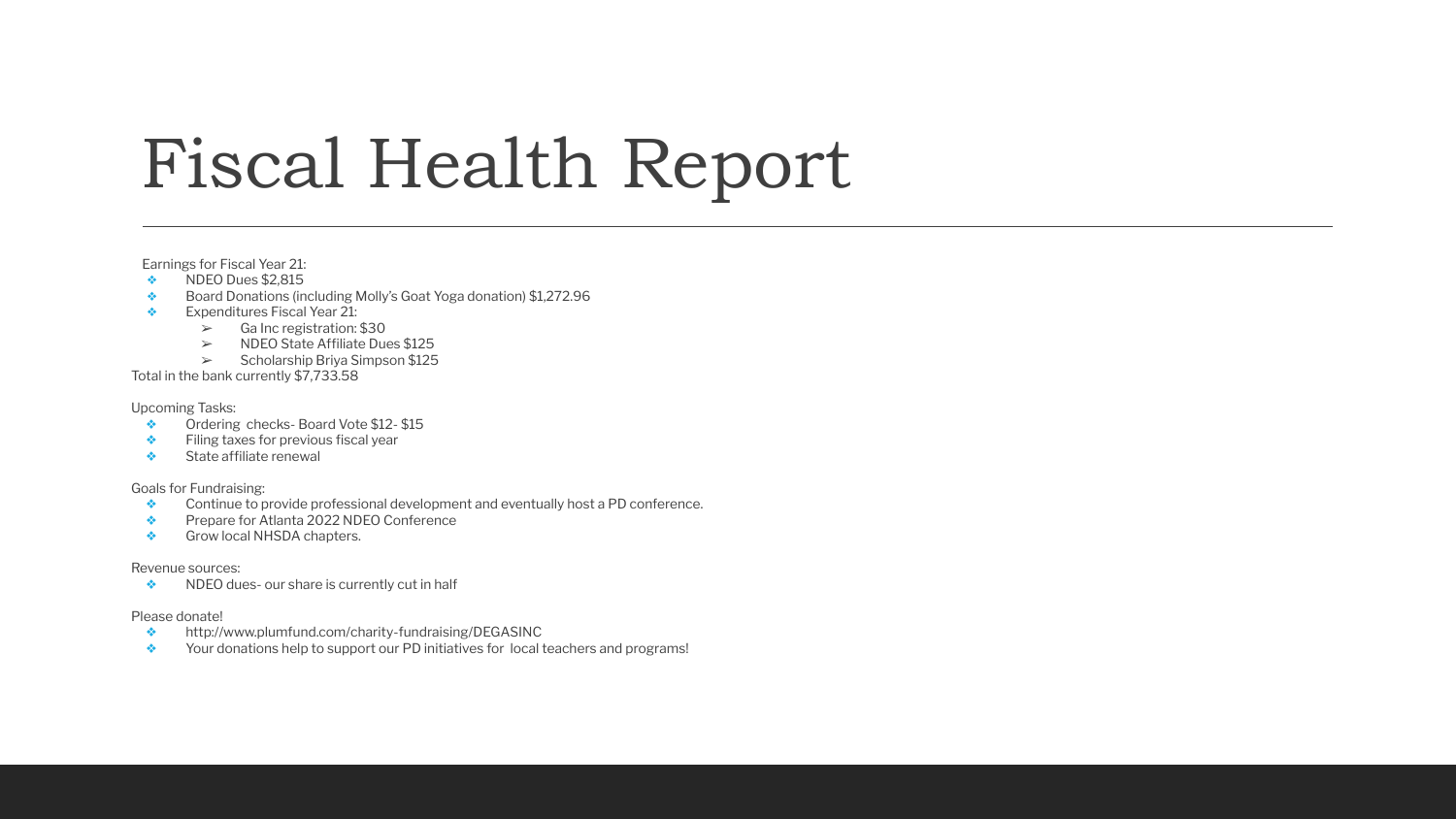## Committee Reports

### **Other**

- ❖ Social Media Update
	- ➢ Monthly motivations, shoutouts
- ❖ Newsletters
- ❖ GA Council for the Arts Website
- ❖ How can we help you market and promote your K-12 program
- ❖ Ways to involve college dance programs
	- $\triangleright$  social media marketing
	- $\triangleright$  Create a DEGAS poster with all GA dance programs (majors/minors)

### Advocacy

- ❖ How can we create a partnership with Georgians for the Arts to help advocate for dance education across the state?
- Community engagement -
	- $\triangleright$  Build relationships with local officials, school boards, nonprofits
	- ➢ Build a network of dance educators/artists interested in advocacy events
	- ➢ Coordinate performances for advocacy events across the state (still waiting to hear if Arts Day at the Capitol is happening again in 2022, usually in January)
- $\div$  K-12
	- $\triangleright$  Help provide information and expertise on the transition of STEM to STEAM
	- $\triangleright$  Establish network of public-school teachers across the state who are affected by legislation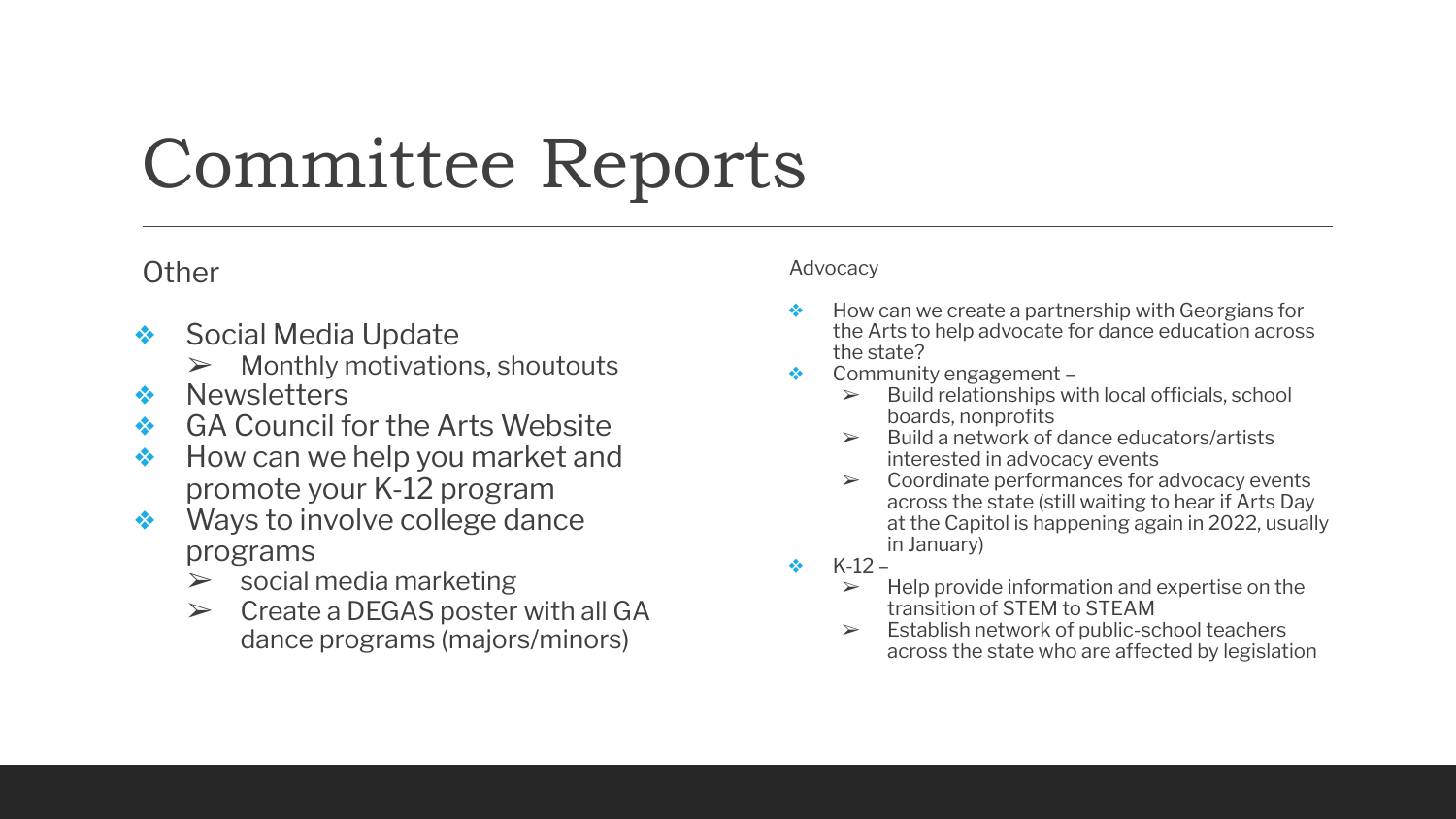### NDEO Conference 2022 in Atlanta!

•State Affiliate Expectations •Theme:

### • [VOTE HERE](https://forms.gle/PiC5iJ63EEQtwBj5A)

Atlanta

• Introspection: Unity Through Diversity

• Looking Within: Diversity, Unity, and Introspection

\*\*\*\*\*\*\*\*\*\*

1113351111